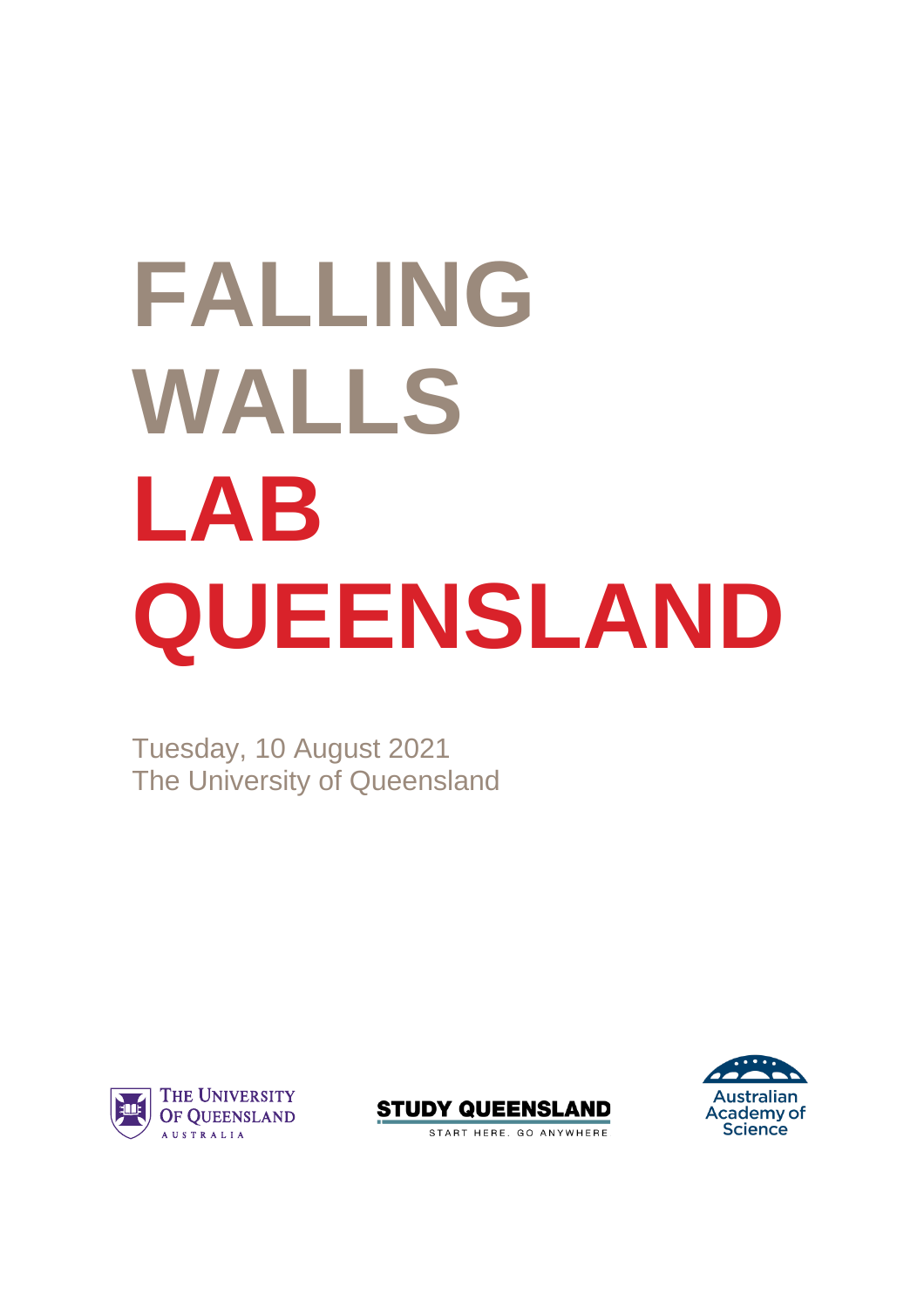

### **CONCEPT**

The Falling Walls Foundation founded the Falling Walls Lab in 2011 in order to

- ... connect aspiring innovators
- ... discover and develop talents
- ... support interdisciplinary dialogue and international cooperation
- ... develop new ways of scientific communication
- ... build new and strong networks

### **TIMELINE**

| $9.00$ am  | Welcome and introductory remarks              |
|------------|-----------------------------------------------|
| $9.15$ am  | Presentations (scholar presentations 1-10)    |
| $10.15$ am | Question & Answer session / Jury Deliberation |
| 10.35 am   | Award ceremony                                |
| 11.00 am   | Event finishes                                |
|            |                                               |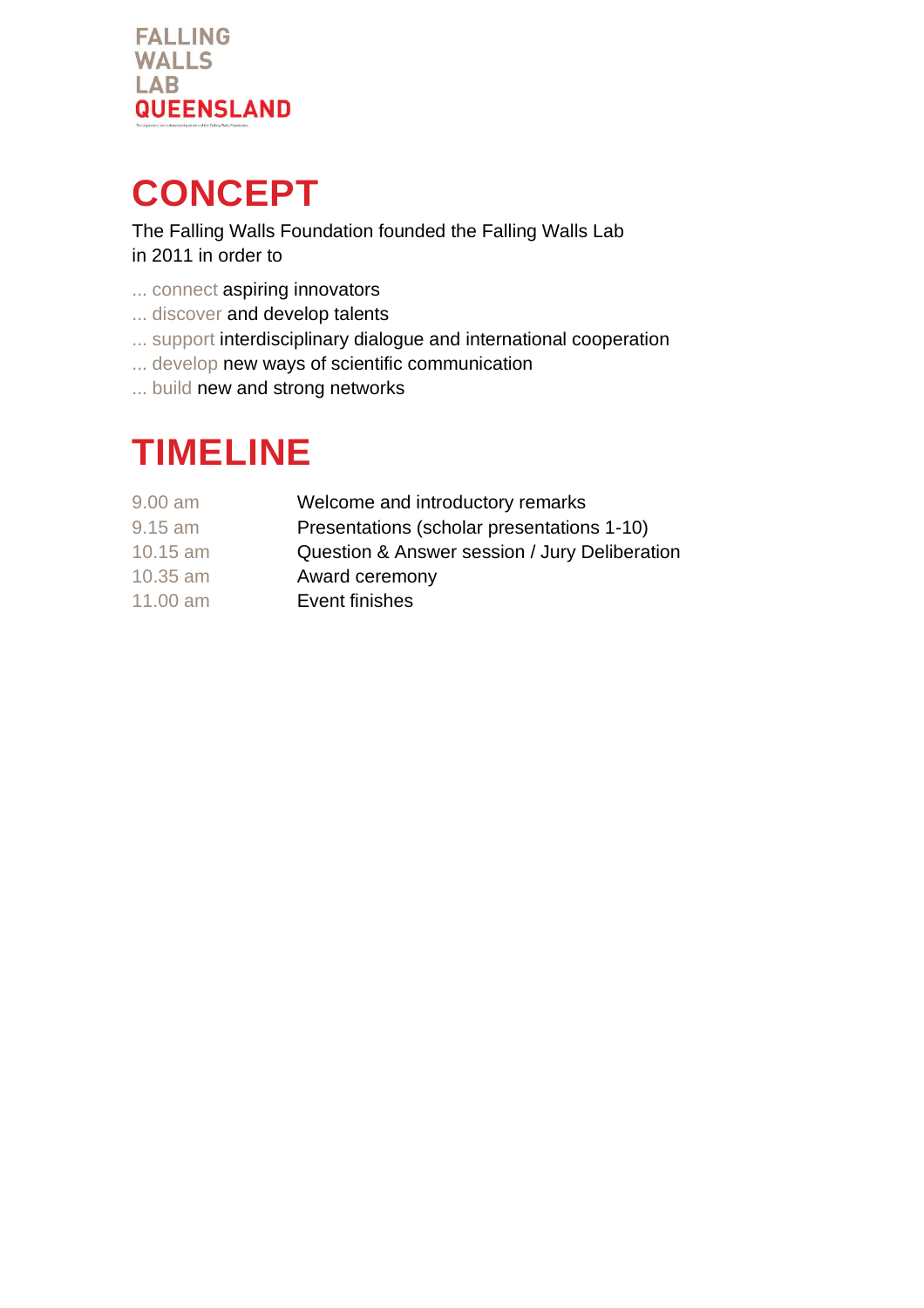#### **FALLING WALLS LAB QUEENSLAND**

### **JURY**

Professor Michael Rosemann (Chairman of the Jury) *Faculty of Business and Law, School of Management Queensland University of Technology* 



*Professor Michael Rosemann is a information systems researcher and Professor at the Queensland University of Technology. His research interests include revenue resilience, business process management, trust management and innovation systems. Michael is also the Honorary Consul of the Federal Republic of Germany for Southern Queensland and the Director of the Centre for Future Enterprise.*

#### Dr Jessica Gallagher

*Pro-Vice Chancellor (Global Engagement and Entrepreneurship) The University of Queensland* 



*Dr Jessica Gallagher is the Pro-Vice-Chancellor, Global Engagement and Entrepreneurship, at The University of Queensland (UQ) where she is responsible for the continued development and implementation of the University's Global Strategy and Partner Engagement Framework. Jessica holds a PhD in Comparative Cultural Studies from UQ and is a graduate of the Australian Institute of Company Directors.* 

Shannon Willoughby *Executive Director Study Queensland, Trade and Investment Queensland*



*Shannon Willoughby was appointed Executive Director of Trade and Investment in October 2018. She leads the globally-based Study Queensland team in its implementation of the International Education and Training Strategy to Advance Queensland 2016–2026. Before joining TIQ, Shannon was CEO of Study Gold Coast. She is a board member for Ohana for Youth and a former Deputy Chair of Regional Development Gold Coast. Shannon holds a Bachelor of Communication from Bond University and is a graduate of Melbourne Business School and of the Australian Institute of Company Directors.*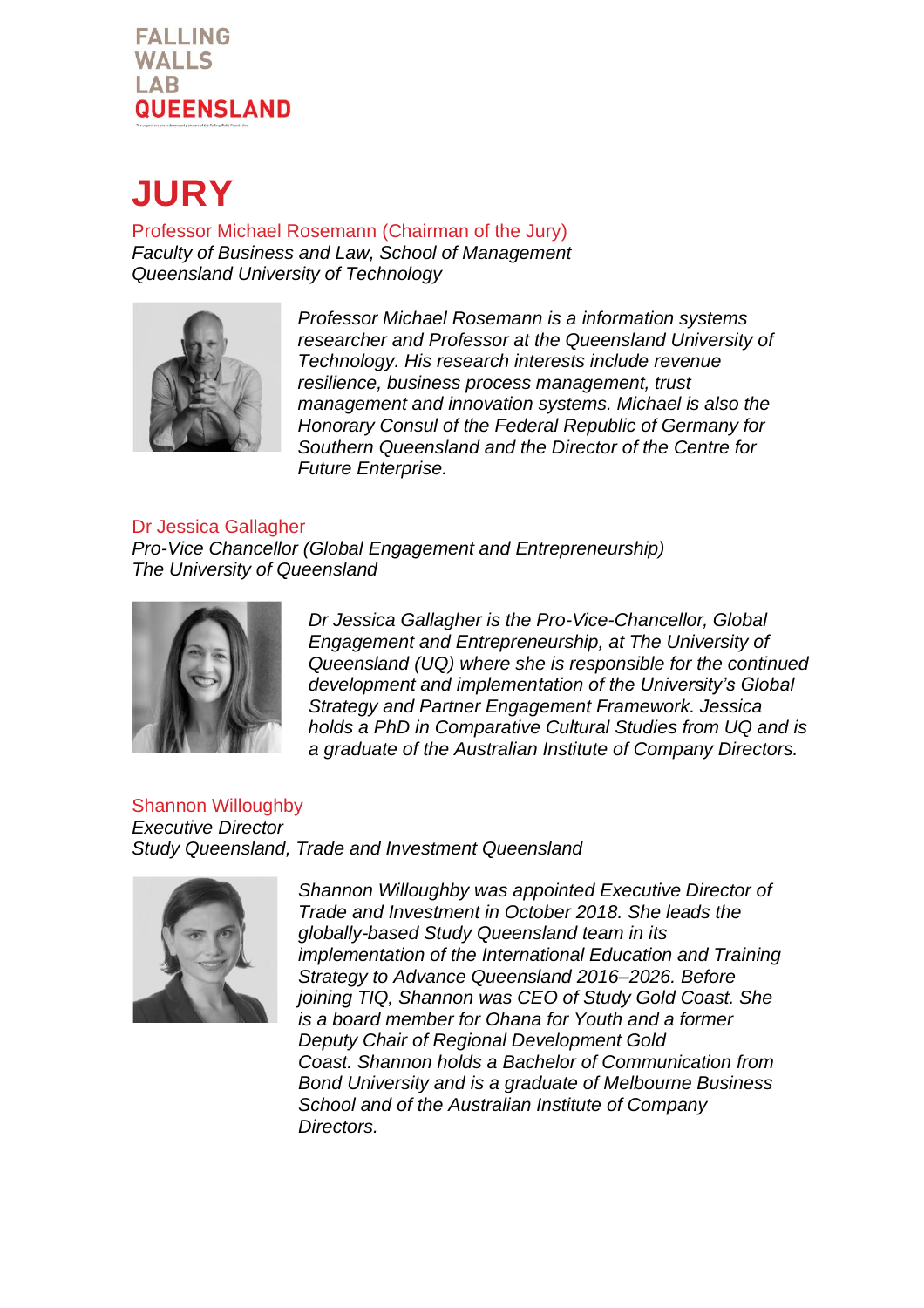

Professor Ren Li *Pro-Vice Chancellor (International) University of Southern Queensland* 



*Professor Ren Yi is the Pro-Vice Chancellor of International at University of Southern Queensland. Ren's research interests include Foreign Direct Investment (FDI), Multinational Enterprises (MNEs), Asia Pacific Economic Cooperation (APEC), World Trade Organisation (WTO) and International Communication.*

Leanne Kemp *Founder and Chief Operating Officer Everledger* 



*Leanne Kemp is Founder and CEO of Everledger. Leanne also co-chairs the World Economic Forum's Global Future Council on the Future of Manufacturing and takes part in the Global Future Council on Blockchain. She also leads workstreams at the Global Blockchain Business Council, cochairs the World Trade Board's Sustainable Trade Action Group, and is on the IBM Blockchain Platform Board of Advisors. She was Queensland Chief Entrepreneur in Australia from 2018-2020 and is on the Global Blockchain Business Council, an Adjunct Professor in the Institute for Future Environment at the Queensland University of Technology and Blockchain Advisory Board Member of the Organisation for Economic Cooperation and Development (OECD).*

Vinod Krishnamoni *Director of Engineering Oracle Labs*



*Vinod Krishnamoni is Director of Engineering at Oracle Labs in Brisbane. He leads a team of engineers working on the mission of Oracle Labs, Brisbane, which is to make intelligent application security, at scale, a reality. Vinod holds a post graduate diploma in software enterprise management from IIM, Bangalore, India and a bachelor of technology in computer science and engineering from the University of Kerala, India.*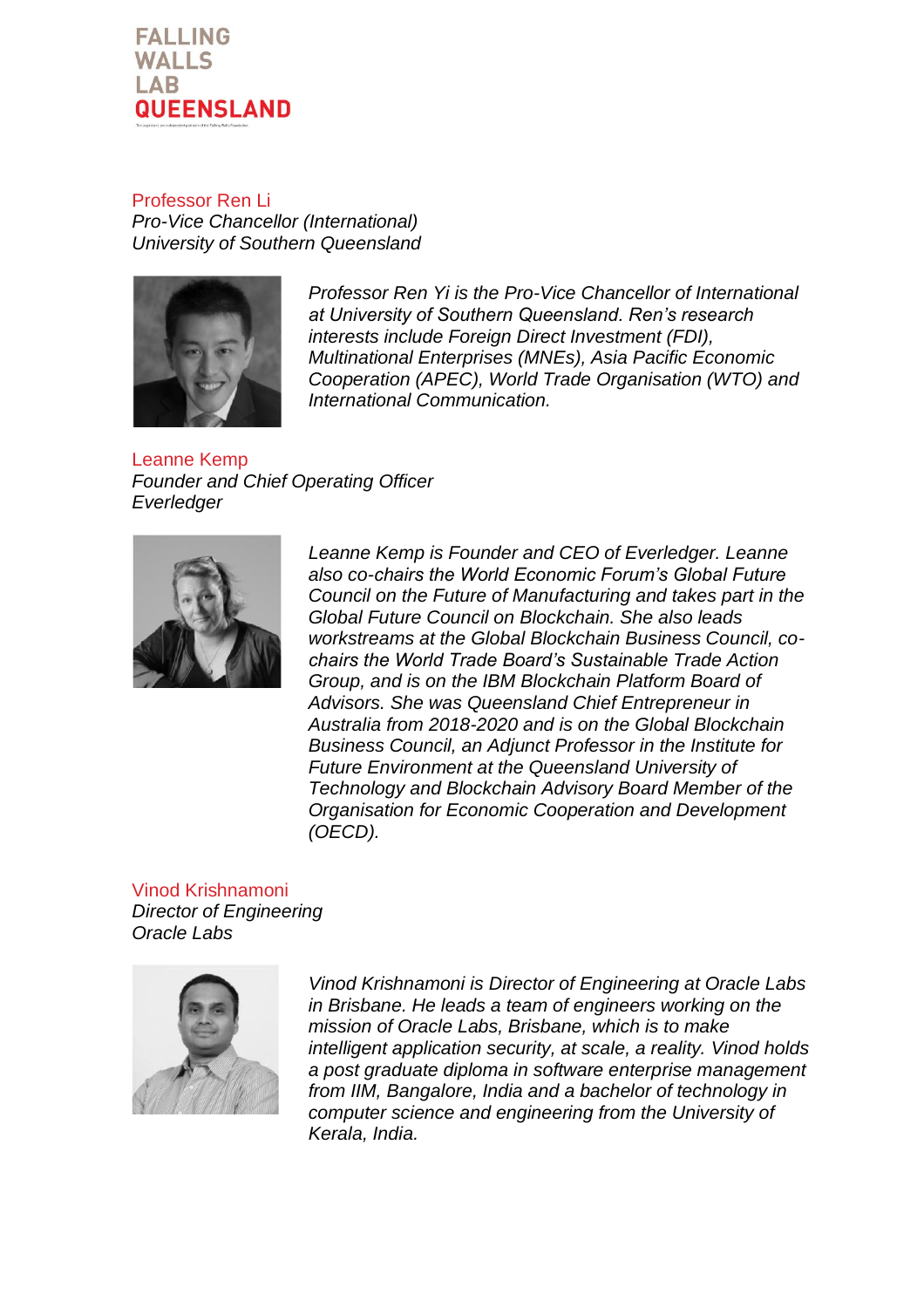

Roger Tang *Chief Executive Officer and Co-Founder Environmetrics.io*



*Roger Tang is the CEO and Co-Founder of Envirometrics.io, has an interdisciplinary background in the environmental sciences, he holds an undergraduate degree with honours in Zoology (Anglia Ruskin University), postgraduate degrees in Environmental and Earth Resources Management (Kingston University) and Ecological Surveying Techniques (University of Oxford) and is completing his PhD in Biogeochemistry (The University of Queensland).*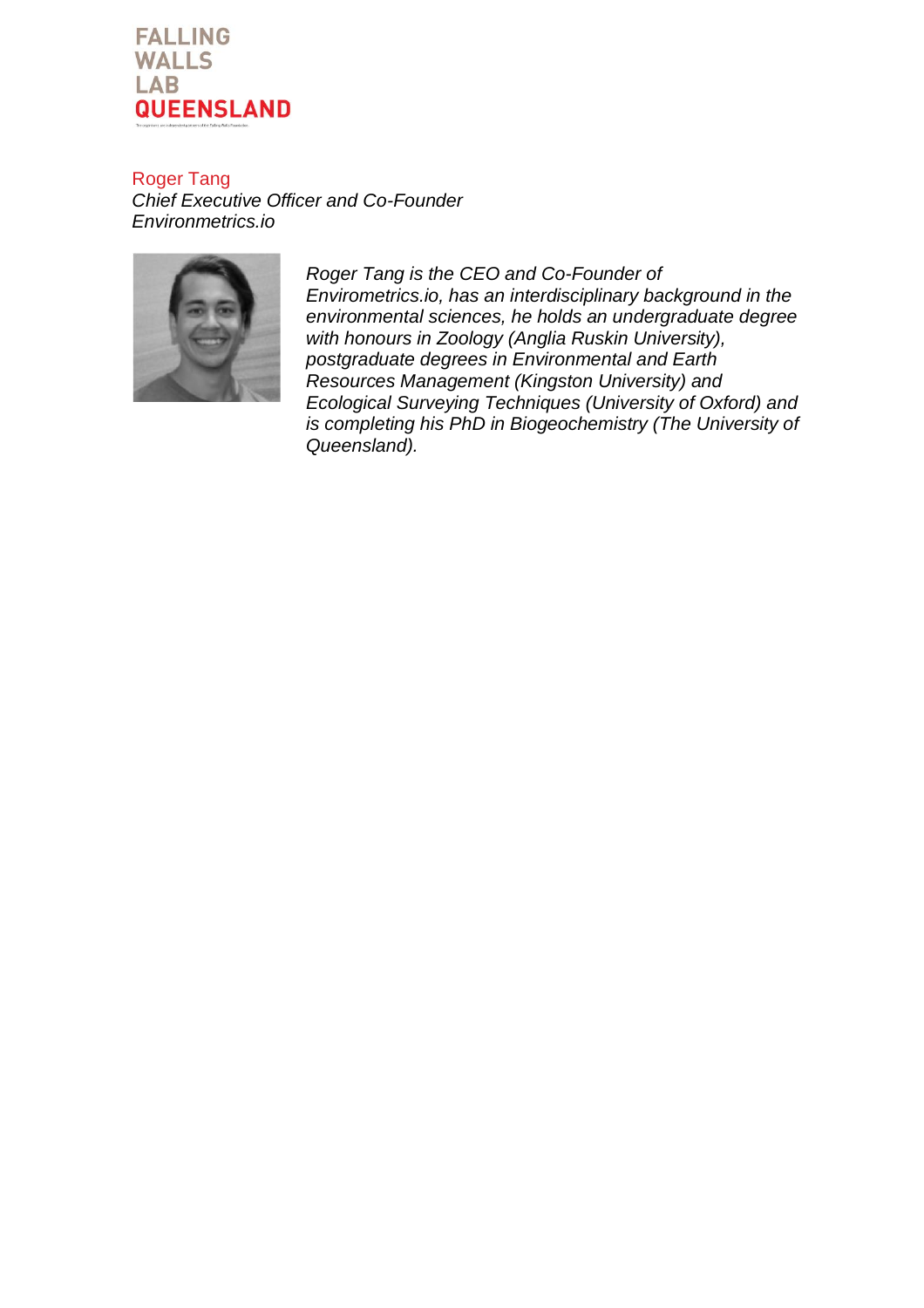### **PARTICIPANTS**

1 **Breaking the Wall of Waste to Energy** Mr Arinze Ezieke The University of Queensland

#### 2 **Breaking the Wall of**

**Parkinson's Disease**  Ms Sara Jose The University of Queensland

#### 3 **Breaking the Wall of Vaccinating the Homeless**  Mr Jeremy Hunt The University of Queensland

#### 4 **Breaking the Wall of Suicide**  Mr Luke Bayliss The University of Southern **Queensland**

5 **Breaking the Wall of Genetic Linkage** Mr Apurba Ray The University of Queensland

- 6 **Breaking the Wall of Lost 3D Opera During COVID-19** Ms Taana Rose The University of Queensland
- 7 **Breaking the Wall of Prostate Cancer Treatment Resistance** Mr Chamikara Liyanage Queensland University of **Technology**
- 8 **Breaking the Wall of How We Feed Our Babies** Mr Guillermo Tokman The University of Queensland
- 9 **Breaking the Wall of Unsustainable Tourist Behaviour**  Mr Yuheng (Oscar) Zhu The University of Queensland